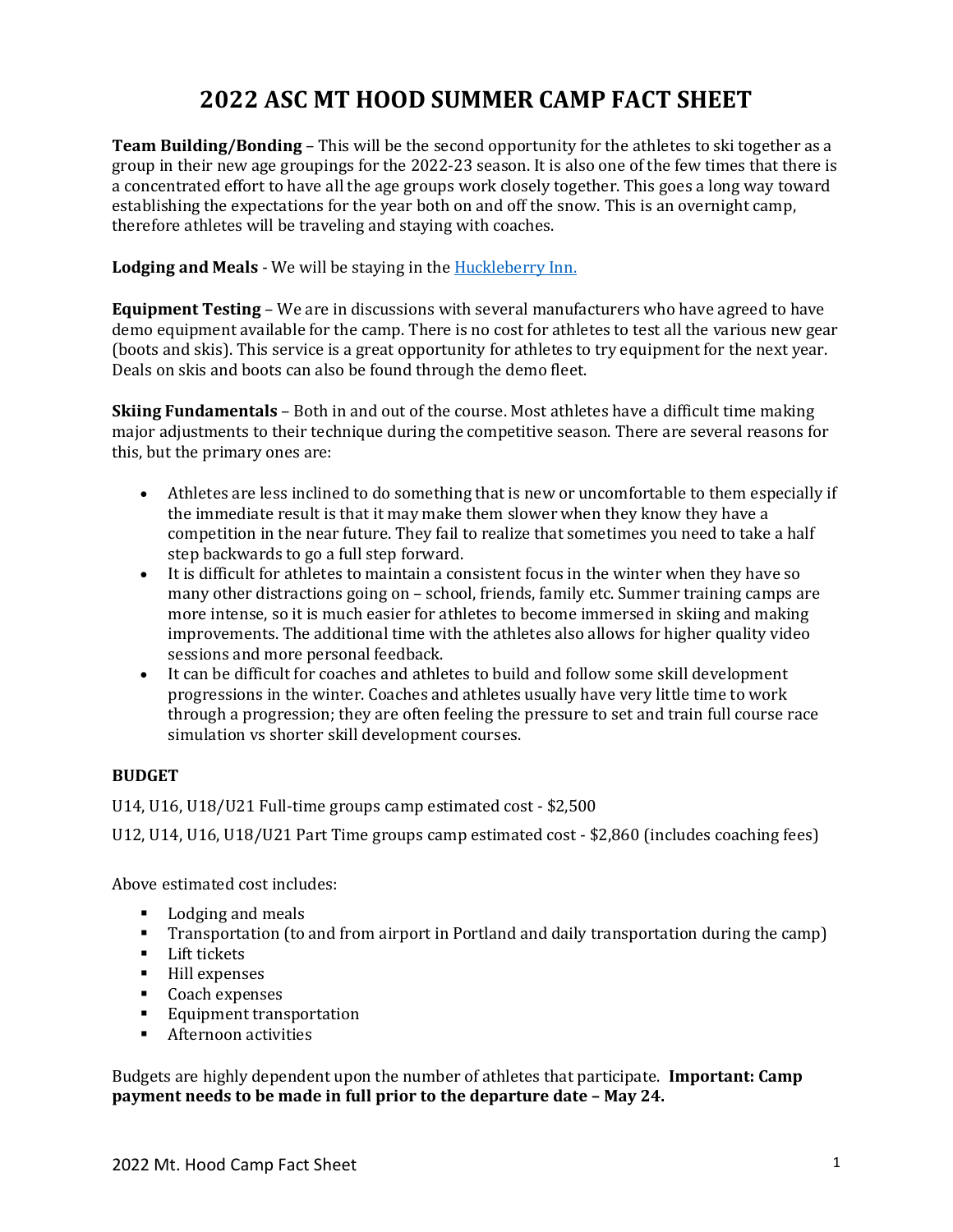# **CAMP REGISTRATION**

**Registration is open April 17 through May 05**. Please register your athlete as soon as possible as it is important to know athlete numbers in order to make final booking confirmations. Here is the link for registration: [Mt Hood Registration](https://go.teamsnap.com/forms/313307)

# **TRAVEL**

Coaches will depart Anchorage for Portland on **Friday May 25**. Athletes should book similar flights as the coaches with close arrival times.

U12, U14, U16 and U19 athletes will finish their camp **on June 3rd**. The group will depart Portland for Anchorage in the late afternoon/evening after skiing in the morning.

In your registration, please specify if your athlete will NOT be traveling with the team to and from the airport. We need to know this so that we have accurate head count on our travel days.

If your athlete cannot attend the whole camp, we will still be asking for the full amount of the camp and will provide credit based on the number of days attended. Again, please let us know details of your athlete's trip if they are doing something different from the rest of the team.

#### **WEATHER**

Mt Hood weather for June is unpredictable. Expect winter conditions as well as 70F.

Rain on the mountain is extremely possible. Pack rain gear and extra ski gloves and socks in case they get wet.

Due to altitude and reflection off snow, the sun is very strong so pack plenty of sunscreen.

With warm weather and sun, dehydration happens quickly, so pack a large water bottle.

#### **SKI EQUIPMENT/GEAR**

U18/U21 – 1 pair of FIS GS and 1 pair of FIS SL skis

U12, U14 and U16 - 1 pair of SL and 1 pair of GS skis.

All skis should be tuned and scraped, ready to go.

- Ski boots/orthotics/footbeds
- GS and SL poles
- Protective gear Arm pads, stealth, shin guards, pole guards, helmet, mouthguard, goggles, sunglasses, etc.
- Backpack for on the hill water, snacks, extra clothes/gear
- Ski tuning equipment. Files, guides, stones, scraper, wax. Snow conditions at Hood in the summer can be quite challenging if we get into a strong freeze/thaw cycle so athletes will need to tune every night. Even though the weather may be warm the snow is quite abrasive therefore colder training waxes should be used.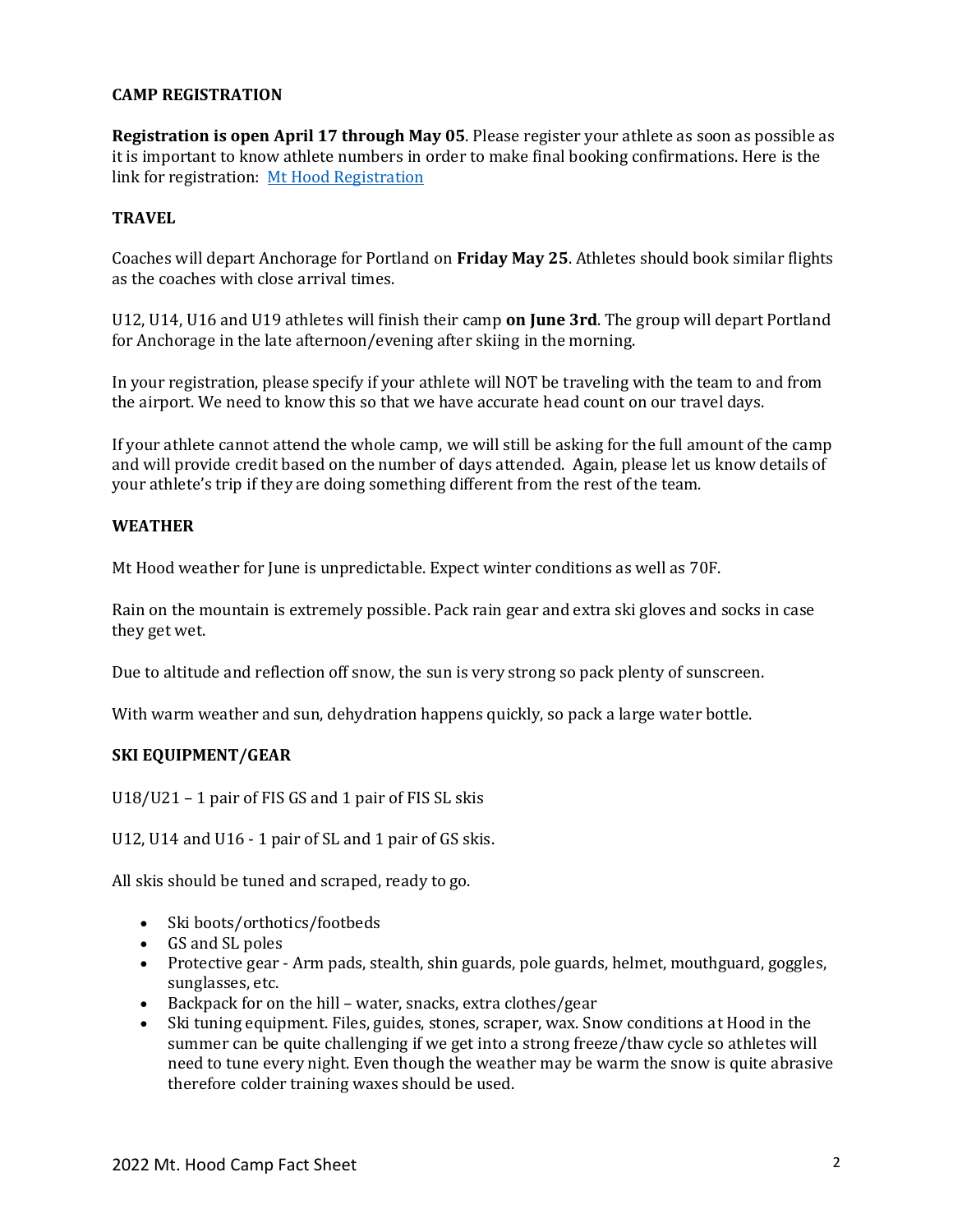- Pack DH suit/training shorts. With the warm weather, athletes will likely be training in DH suits every day.
- Bring appropriate dryland workout clothes and shoes.

# **COMMUNICATION**

Coach Phone numbers:

- Conor:  $(970)$  901 9829
- Sarah:  $(907)$  242 1106
- Kjersti (907) 240 1278
- Bucky: (970) 401 0574

#### **IMPORTANT DOCUMENTS**

- **ASC Emergency Medical Form** Attached to email.
- **Timberline Consent and Medical Forms** [Timberline Release of Liability](https://bit.ly/3GMNOev) (If hyperlink does not work, please copy and paste. Let me know if you have problems.) Also, if it doesn't work on your phone please try on your computer or on another browser. Remember in this link there are TWO waivers to fill out.
- **ASC Release of Liability** Attached to email.
- **THESE ARE WAIVERS FOR THE NEW SEASON THEREFORE THEY NEED TO FILLED OUT ONCE AGAIN**.

# **Please send emergency medical form, ASC release of liability to: [juniorsprogramdirector@alyeskaskiclub.com](mailto:juniorsprogramdirector@alyeskaskiclub.com)**

Failure to provide any of the above documents prior to departure will disallow an athlete from attending the camp.

# **General Daily Schedule (Subject to change)**

6:30 - Wake Up 6:45 - Breakfast 7:20 - Depart for hill 8:00 - 10:00 – On snow training 10:00 - 10:15 – Snack break 10:15 - 12:00 – On snow training 12:30 - 1:00 – Lunch 1:00 - 3:00 – Free time/ski tuning 3:00 - 6:00 – Equipment demos /Dryland activity – Coaches will provide best suited schedule depending on the age group